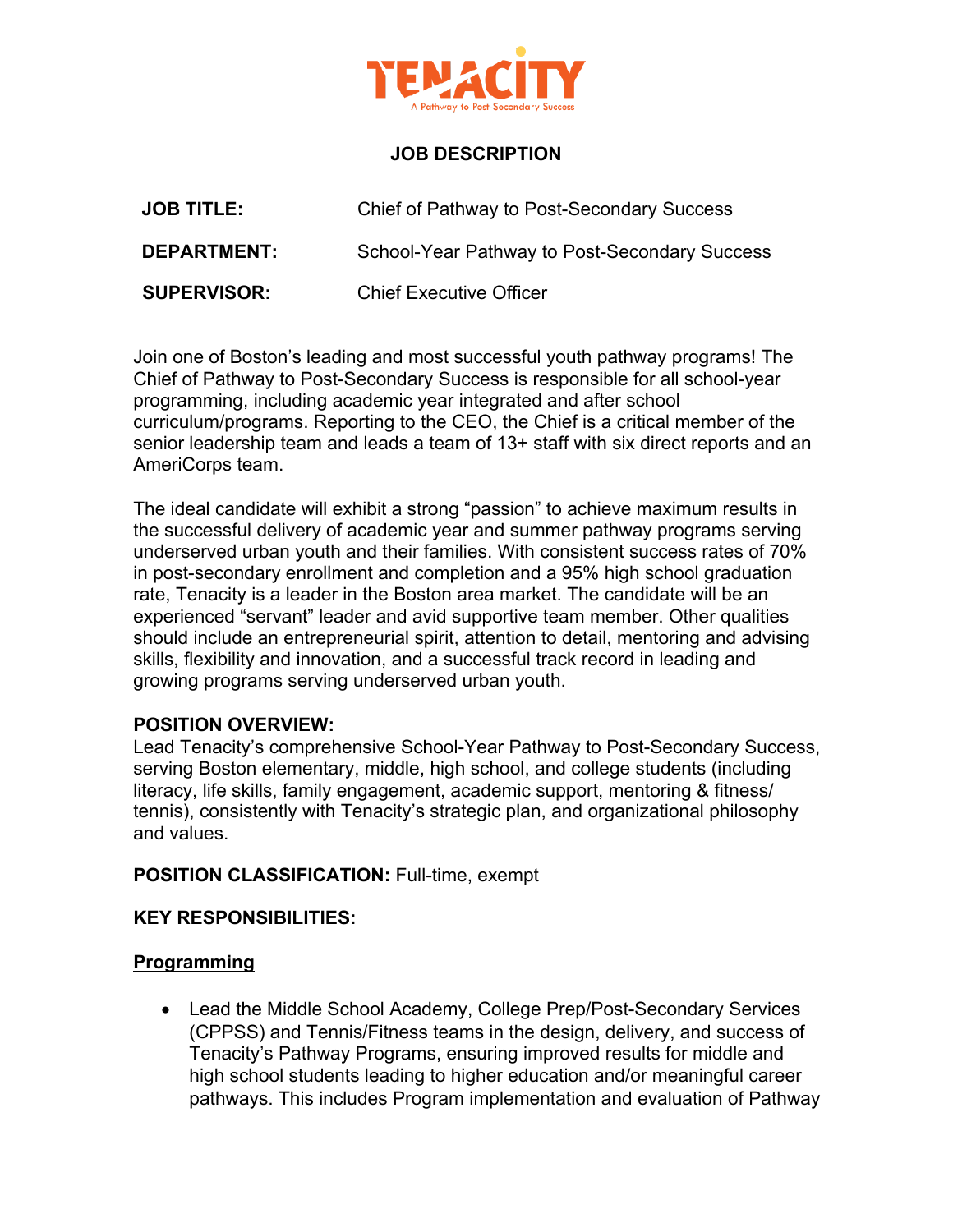programs and Pathway programs staff

#### **Management/Administration**

- Ensure an effective, on-going staff recruitment process that incorporates an external marketing plan of continuous recruitment/networking; reviewing current processes and making recommendations to attract a broad candidate pool; and collaboration with the Operations Department to ensure that systems and processes are in place to recruit a diverse pool of candidates
- Responsible for a staff of 13+ with six direct reports (including coordinators and managers) including the provision of feedback and coaching as needed to ensure the program meets its goals and objectives in alignment with Tenacity's values and organizational objectives
	- o Up to 20 AmeriCorps members serve in the Middle School Academy
- Serve as a critical member of the Senior Leadership Team and attend Senior Leadership and Board meetings as required
- Organize and implement comprehensive professional development for pathway staff that addresses key teaching and related program and work skills (e.g. core competency, curriculum development, classroom delivery, child advocacy, family engagement, behavior management, supervisory skills, relationship management, and organizational skills). Identify and recruit outside experts who can provide training to staff as needed
- Continually review the "value" of metrics we use to measure our results to determine their impact on our ability to improve our outcomes
- Identify data to be collected and help drive continuous analysis and improvement of output and learnings in collaboration with BPS and individual schools.
- Coordinate processes with Development/AmeriCorps/Management Team to identify program metrics necessary for outcome reporting
- Collaborate with the Tennis/ Fitness Directors to enhance, expand, and execute tennis/fitness programming across our Pathway Programs

# **Supervision**

- Offer weekly supervision to all Tenacity Pathway Staff through formal meetings
- Perform quarterly "rubric reviews" of all Pathway staff on their performance
- Perform individual staff check-ins once per semester
- Perform Performance Review and Goal Setting of all staff
- Along with AmeriCorps Director ensure that AmeriCorps members are well supervised and performing at a high level
- Oversee the recruitment of new students and families
- Along with the Sr. Director of Operations, ensure Pathway program staff have the tools and facilities available to implement effective programming
- Potential future oversight of the Summer Tennis & Reading Program which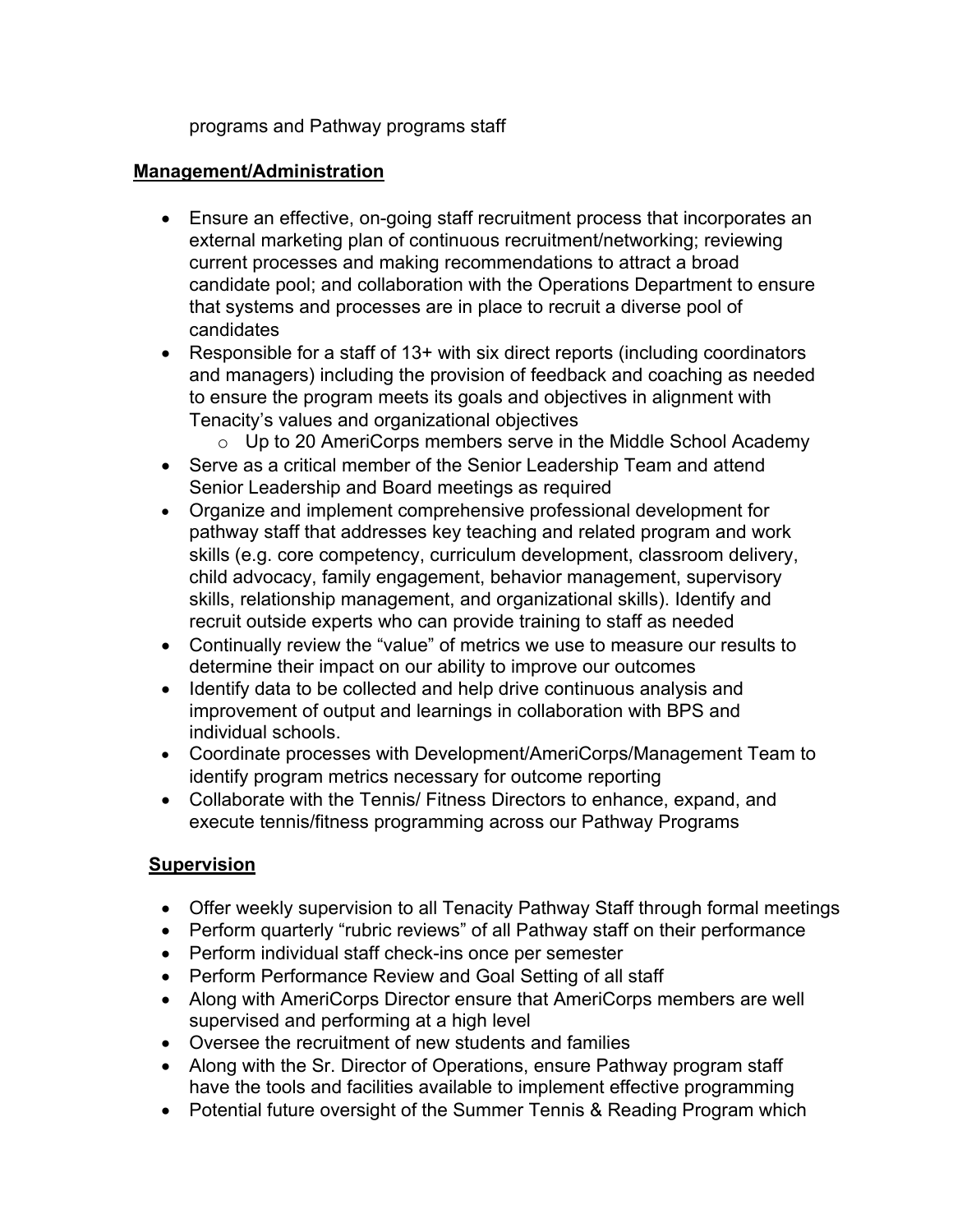provides enriching and enjoyable instruction to youth in racquet sports, fitness, and reading at neighborhood sites across Boston, Chelsea, and Worcester.

#### **Professional Development**

- Create a "core competency" development plan for Pathway staff
- Organize and implement professional development for Pathway staff. This includes:
	- o Curriculum Development
	- o Classroom Delivery
	- o Child/Young Adult advocacy skills and Family Engagement
		- Build trusting relationships between parents, Tenacity staff and the partner school.
		- Identify best practices for engaging parents and families in ways to support learning and develop a strategy for sharing these practices across MSA Sites.
	- o Behavior Management
	- o Supervisory skills
	- o Relationship Management
	- o Organization and Time Management
- Identify and recruit outside experts who can provide training to staff

# **Curriculum Development and Delivery**

- Oversee lesson plan development and execution
	- o Analyze standard test results and supervise creation and execution of student development plans for academic improvement
	- o Oversee Site goal setting for academic performance and engagement.
- Curriculum Delivery Review provide classroom observation feedback and improvement strategies
- Supervise and standardize classroom/behavior management strategies and tools
- Guide the development and execution of Parent Workshops
	- $\circ$  Develop essential parental follow-up and impact strategies to gauge results of workshop content
	- o Recruit outside experts to complete program audits

# **Relationship Management**

- Build and expand the relationships with the Boston Public Schools central staff and partner school leadership
- Lead and nurture the development of partner school Principal relationships o Schedule and attend regular check-in meetings with Principals
- Ensure strong relationships are developed between Tenacity, parents, and support resources offered by the partner school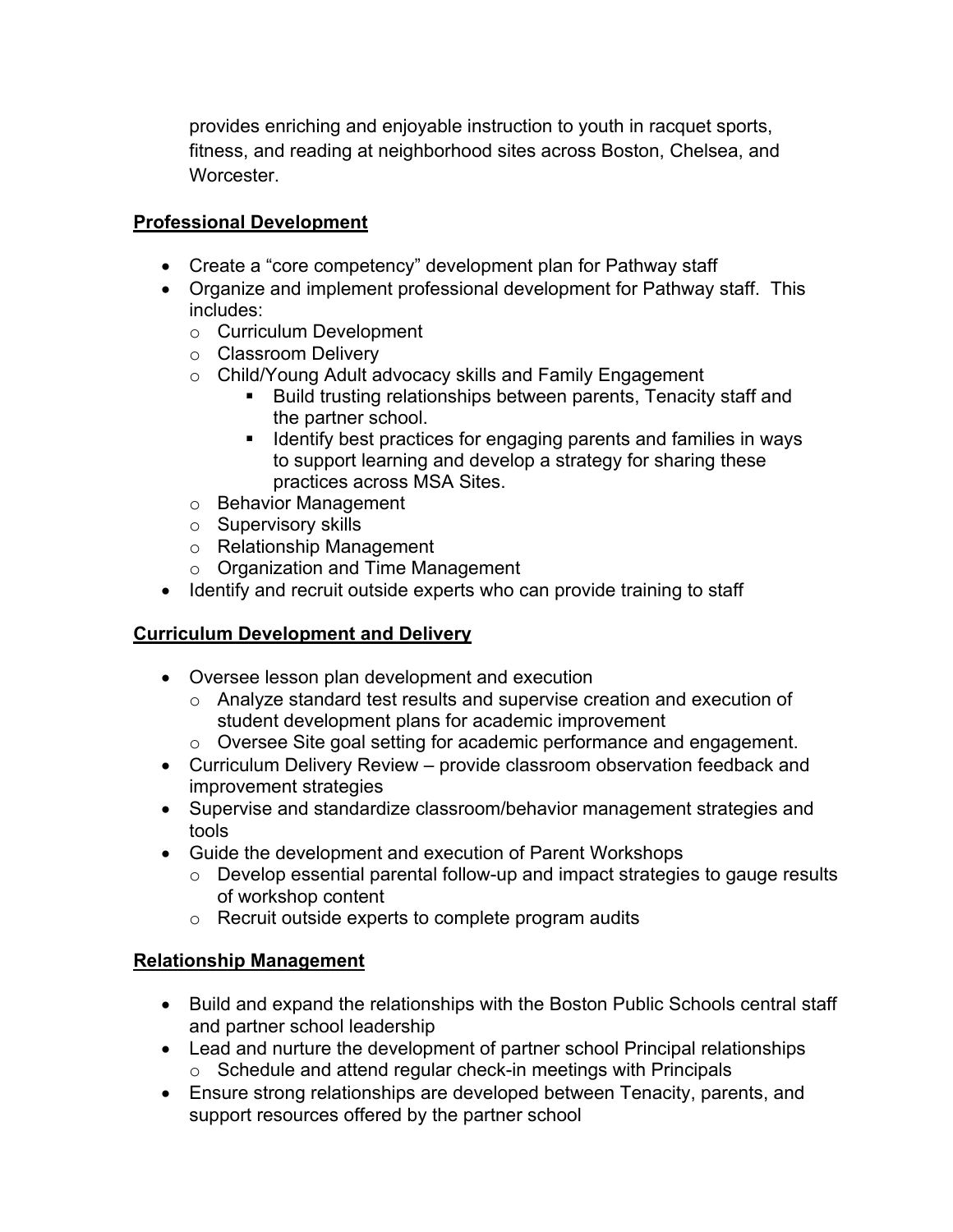- Oversee, with school staff, the planning and implementation of teacher relationship building
- Collaborate with the Directors of the Summer Tennis and Reading Program, which provides experiences to approximately 4,000 children between the ages of 6 –16 at over 25 parks in Boston, Chelsea and Worcester

#### **Ensure Tenacity "Brand Presence" in Partner Schools**

- Tenacity signage placed in all schools in a prominent location
- Branded clothing is worn regularly by staff
- Equipping site staff with 30 second elevator speech and materials

#### **Hiring and Recruiting**

- Create and implement an "external marketing plan" of continuous recruitment/networking to secure best possible candidates for open Pathway staff positions
- Work with Human Resources to attract a wide range of potential candidates to Tenacity
- Work with Operations Department to ensure that systems and processes are in place to recruit diverse candidates across all Tenacity programming

#### **Programmatic Systems and Processes**

- Lead transition process of students in elementary program, who are eligible, into MSA
- Create/maintain calendar and/or system for site observations, performance feedback and quarterly "rubric" reviews
- Create a system for implementation of "summer working groups" in particular content areas in which programmatic improvement for the upcoming school year is deemed necessary
- Collaborate with the AmeriCorps Program Director to support system for "member development" that culminates in a members' ability to lead a Tenacity Summer Site

# **Data Analysis and Reporting**

- Continually review the "value" of the metrics we use to measure our results to determine their impact on our ability to improve our outcomes
- Work with Operations to ID data to be collected and help drive analysis and continuous improvement of output
- Oversee system of "site reporting" and data management monthly, semiannually, and annual program reports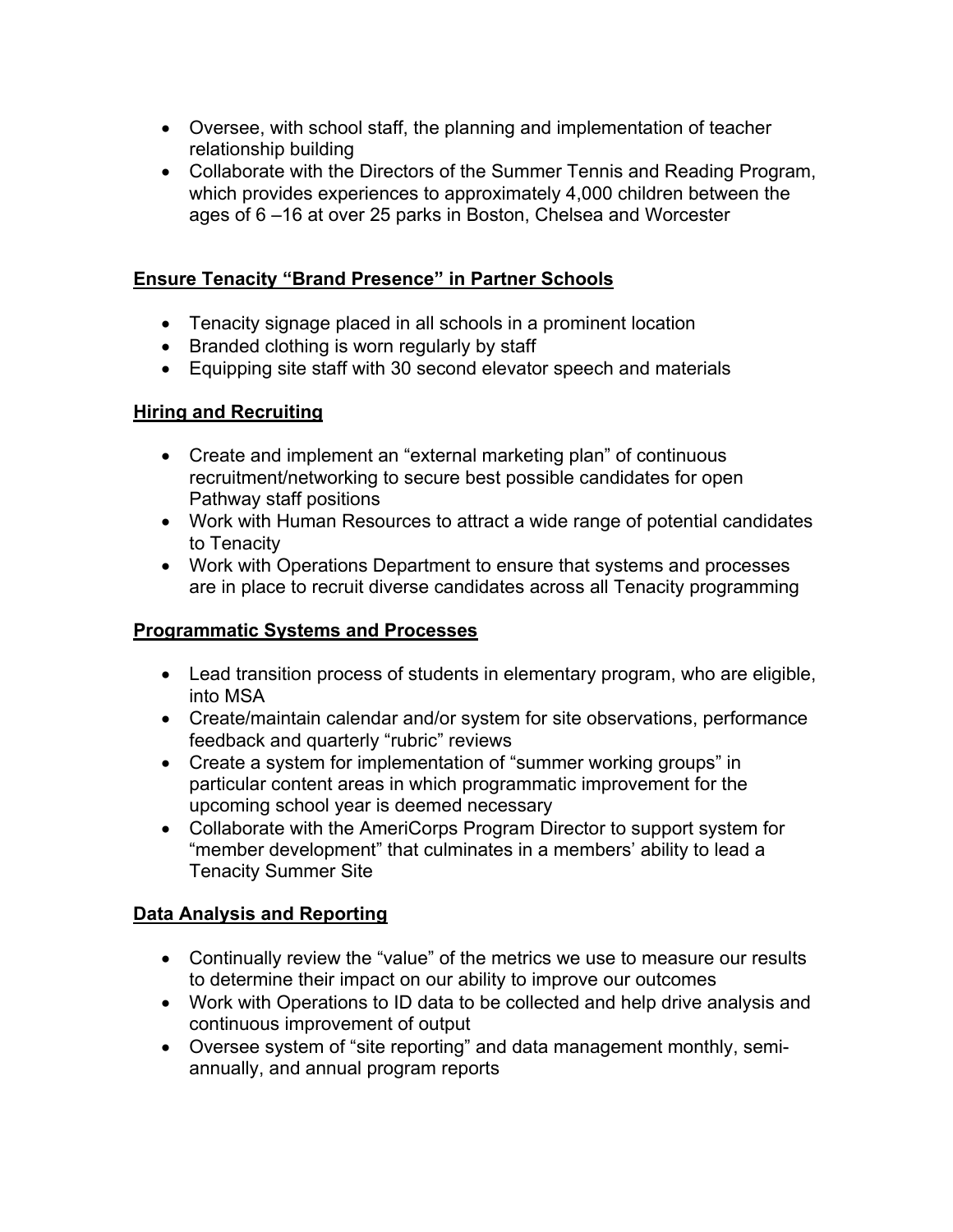# **Fundraising/Marketing**

- Ensure Tenacity's brand presence in Partner Schools with appropriate signage, clothing and materials
- Coordinate processes with Development/AmeriCorps/Management Team to identify internal metrics necessary reporting
- Assist as needed or as directed with activities related to planning, coordinating and holding Tenacity's annual Cup and other fundraising events
- Perform other duties as may be assigned by the Chief Executive Officer

# **REQUIRED QUALIFICATIONS**

# **Experience**

- Minimum 10 years of experience working with urban, under-resourced youth and their families, preferably including classroom experience
- Minimum 5 years' experience advising high school students regarding college and career goals and options
- Minimum 8 years' experience managing and mentoring staff
- Experience using and developing data and metrics to improve student academic and engagement outcomes.
- Track record of nurturing and growing successful partner relationships

# **Required Skills and Competencies**

- A proven, team, and mission-motivated leader
- Effective presentation skills
- Excellent verbal, written and interpersonal communications skills
- Strong analytical skills
- Ability to speak Spanish preferred
- Well versed in Microsoft Office Suite, including Word, Excel, and **PowerPoint**
- Exceptional attention to detail including matrixes, student data outcomes and data reporting
- Impeccable integrity
- Entrepreneurial spirit
- Goal-oriented
- Adaptable to challenging goals
- Prior work with Boston Public Schools, Charter Schools or private and semiprivate institutions preferred
- Prior experience with AmeriCorps a plus
- Valid driver's license and access to a reliable vehicle required